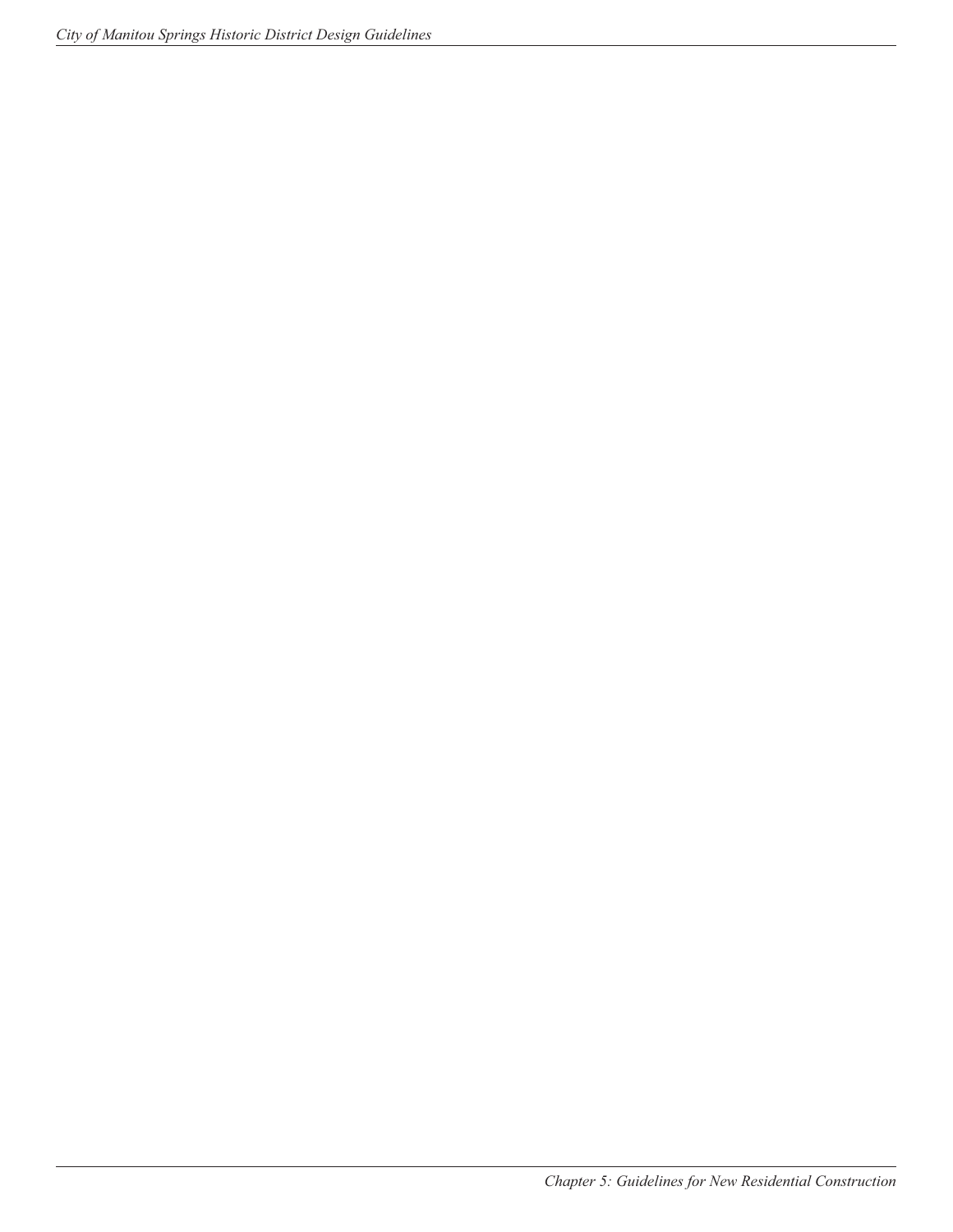# **Chapter 5: Guidelines for New Residential Construction**

The residential buildings of Manitou Springs embody those picturesque qualities that contribute to the unique identity of the community. The Guidelines for new residential construction seek to protect the unique characteristics of historic subdistricts and encourage individualism that is equally a part of the city's tradition. Designing a new building to fit within an historic context requires three primary components:

- 1. An analysis of existing development patterns along the street
- 2. An understanding of key attributes of the historic subdistrict in which the parcel is located
- 3. Identification of the fundamental components of historic structures: building orientation, building mass and scale, building form and façade composition

New construction within an historic context should reinforce existing development patterns between the front façade of the building and the street edge/curb. Imitating historic styles and construction in order to make a new building appear to be an historic building is inappropriate and can result in a "theme" that many people refer to as a "Disneyland" approach to design and construction - meaning that what is being constructed is not "real". The age of a structure should be readily apparent by its style, detailing, materials and construction; contemporary interpretations of historic architectural styles are encouraged and should respect and respond to established development patterns within the Historic District.

## **Key Features of Historic Context**

By analyzing existing development patterns within an historic subdistrict, it is possible to identify a series of features that contribute to the character of a neighborhood. They include the mass and scale of a building, front setbacks, side setbacks, location of the front door and entry features such as front porches, walkways and front yards. By analyzing the features of existing buildings and their relationship to one another, it is possible to orient a new building in a manner that is compatible with other buildings located on the same street and the historic context of the subdistrict.

## **Key Features of Historic Structures**

Historic structures located in residential neighborhoods include a palette of readily-identifiable architectural features: mass and scale, porches, windows, doors, eaves and roofs. When these design elements are integrated into a new structure, the overall composition should result in visual compatibility with other adjacent structures. Incorporation of these elements can result in a project that complements the neighborhood and enhances the historic context. Additional features include: *Before beginning to design a new structure, inventory key* 



*features of historic structures of contributing buildings in your subdistrict: porches, windows, doors, eaves, roofs. Manitou Springs, CO*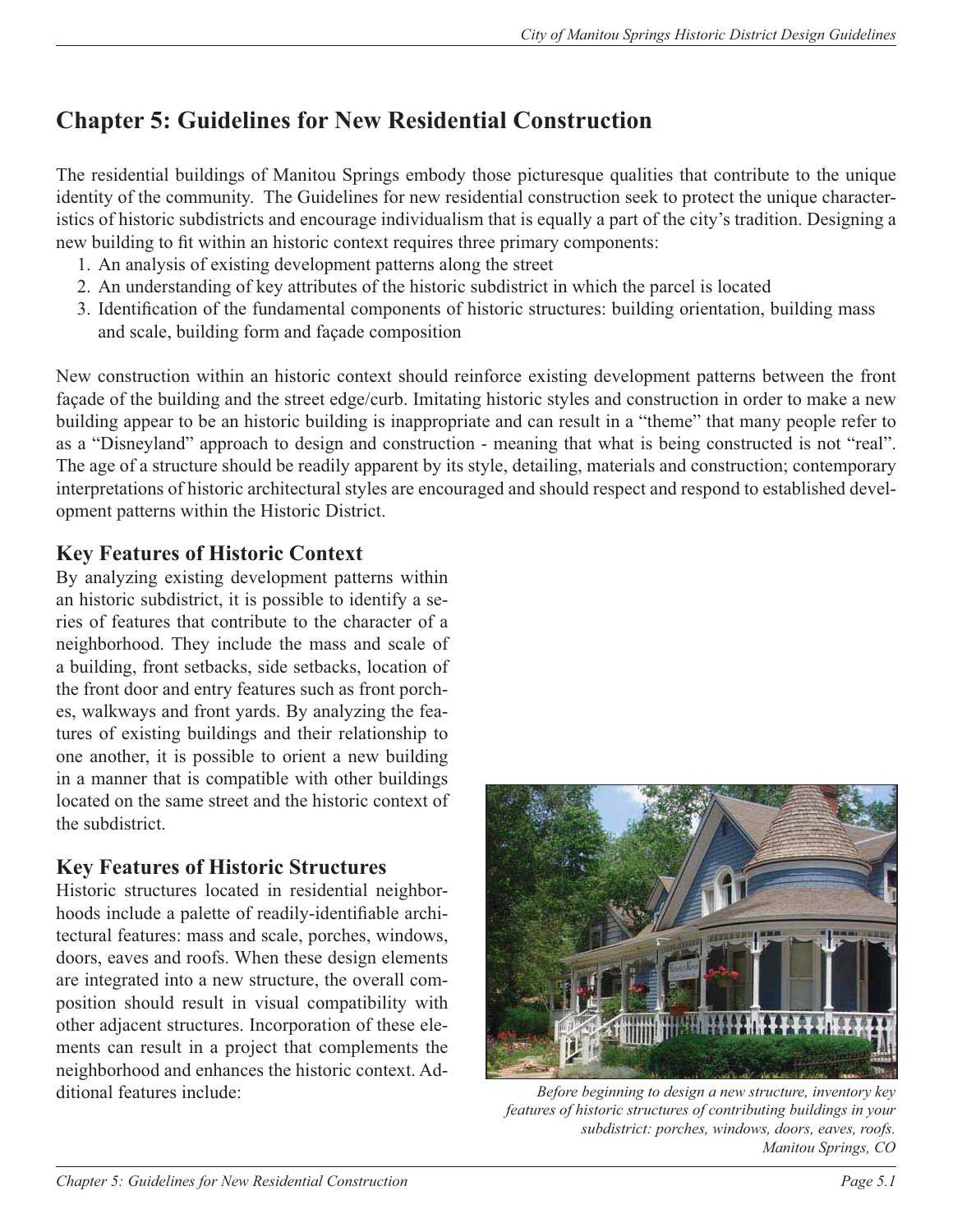

Stone is durable and reflects a sense of permanence. *Spencer Avenue, Manitou Springs, CO*



*When designing a new building, understand how your structure will respond to existing topography and how it will be viewed from across the valley. Manitou Springs, CO*



*Locate your new building in a manner that respects the alignment of existing contributing single family residences along the streets.*

- **• Materials For Residential Structures:** The primary exterior building material used in residential construction was and continues to be wood siding and wood shingles. Stone is often used as a secondary material in many foundations and tower structures. There are several stone structures; stone is durable and reflects the sense of permanence espoused by city founders and subsequent builders.
- **Site and Landscape:** Existing buildings are integrated into the topography of the hillsides, the system of meandering roads and the Fountain Creek drainage; site improvements and plant material typically complement the area's predominant red and green stone and the semi-arid mountain environment.
- **• Architectural Details:** Buildings were constructed and detailed using craftsmanship that favored neatly cut and fitted wood siding and shingles and other attributes created by local artisans.
- **• View Corridors:** There was and continues to be an appreciation of and respect for the vistas that give Manitou Springs its spectacular backdrop. While the city does not protect individual view corridors, there is overwhelming agreement that the view across the valley and to the mountains is one of the most treasured characteristics of the Historic District.

## **Building Alignment**

Alignments in residential neighborhoods are very specific to the topography and street patterns of each subdistrict. For example, many of the houses in the Midland Subdistrict observe uniform setbacks with full front yards. On Pilot Knob, on the other hand, a house may be located within feet of narrow streets on steep terrain.

#### **5.1 New buildings shall match the alignment of adjacent existing structures.**

• Analyze the front setback of existing buildings along the street and align the front setback of the new building to match the front setback of adjacent structures to maintain visual continuity along the street edge.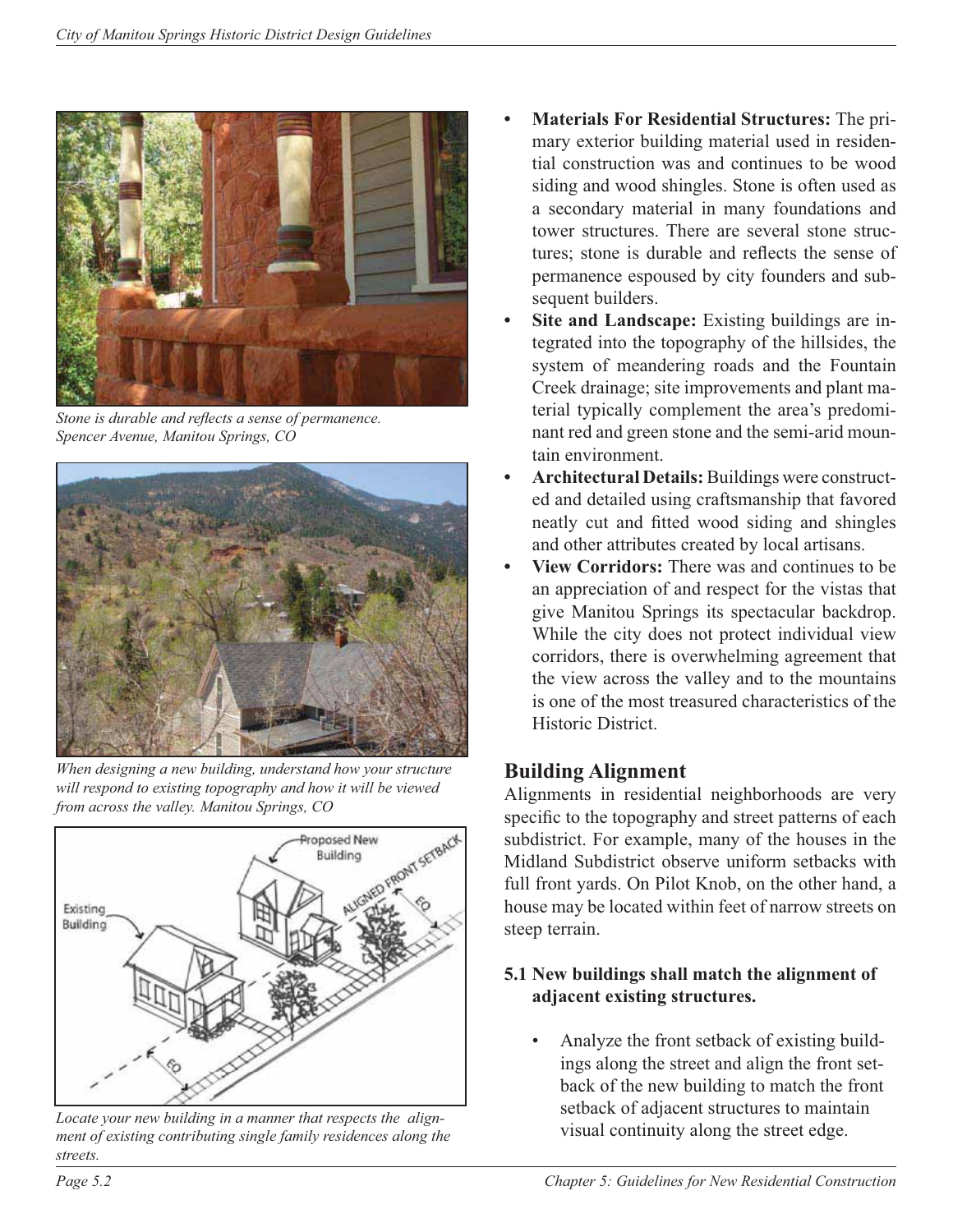Sheds and storage buildings should not be placed in the front yards.

## **Building Orientation**

The orientation of a structure refers to the relationship of the front entrance of a building to the street as well as the relationship of the primary building mass to the property lines. Undulating topography along the hillsides in many of the subdistricts often results in irregular shaped parcels. However, the front façade of the majority of residential structures typically parallels the street edge and results in consistent orientation of structures along the street.

#### **5.2 The relationship of the front entrance to the street shall be similar to other structures within the neighborhood.**

If the front door is perpendicular to the street, the front entry should be clearly defined by the front porch and walkway.

## **Building Height**

Views to downtown and to the surrounding mountains are a unique and cherished quality of Manitou Springs' natural setting. New buildings located in the Historic District should not be significantly different in height from other structures in the subdistrict.

#### **5.3 New buildings shall be similar in height to adjacent structures.**

- If the proposed height of a new building is taller than adjacent structures, the new building should step down to match the height of adjacent structures.
- Design the front façade of a new building to be similar in height and width to adjacent historic structures.
- The front façade should not appear taller than adjacent historic structures or historic structures located in the same historic subdistrict.



This is an example of new residential infill development that re*flects existing development patterns along the street edge; the front façade of the new building aligns with the front façade of the build*ing next door. The distance between the street edge and the front *façade of the new structure is the same as the distance between the street edge and adjacent, existing contributing structures. Lincoln Avenue, Manitou Springs, CO*







*Subdivide large masses into subcomponents.*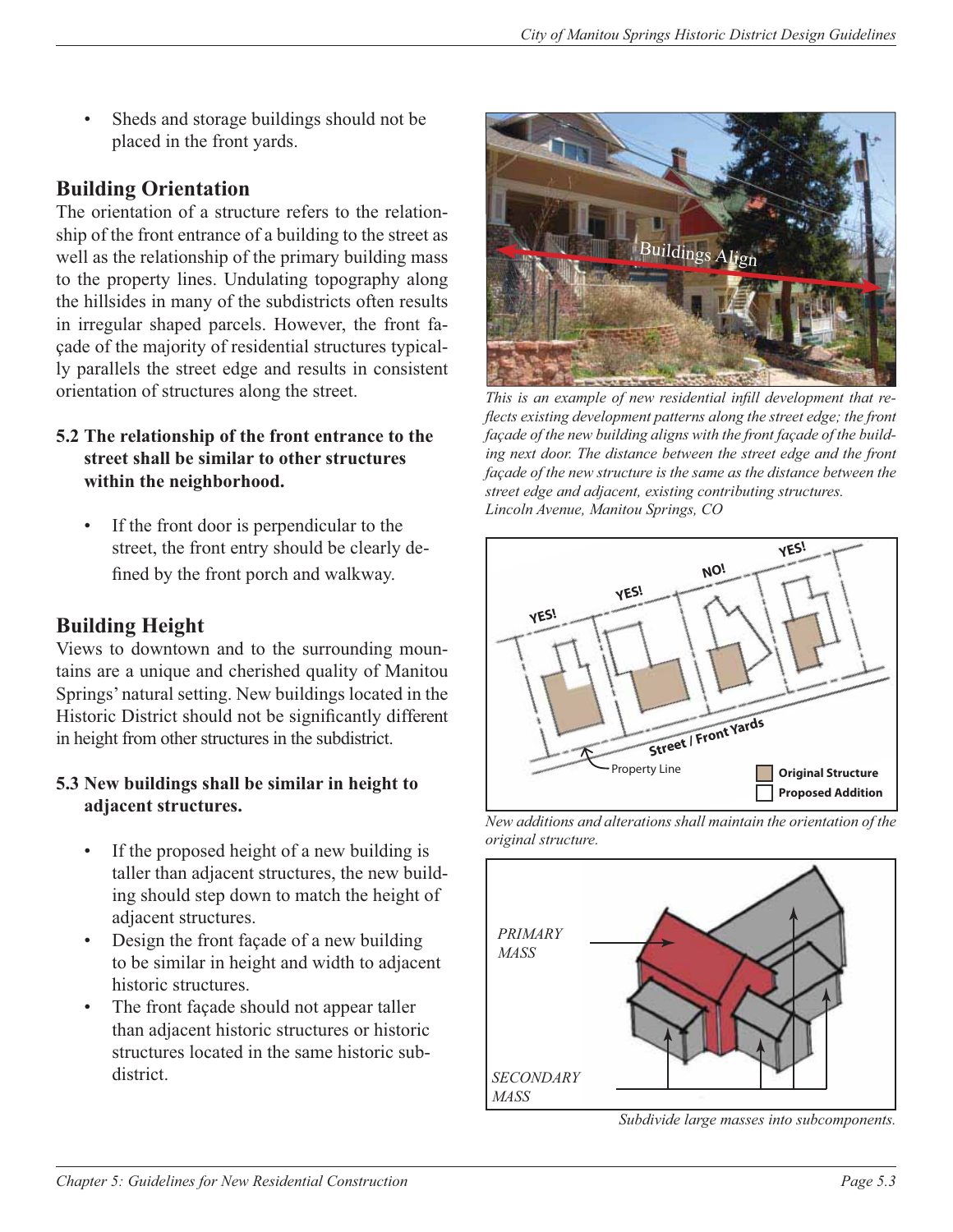

*The cascading of cookie-cutter shaped structures detracts from the unique attributes of the Historic District.*



*Mirror imaging of duplexes and triplexes is discouraged.*



*The mass and scale of a new building shall be similar to existing historic structures in the subdistrict. Capitol Hill Avenue, Manitou Springs, CO*

## **Mass and Scale**

The size of a building is expressed by its mass and scale. In analyzing large historic houses, monumentality in mass is fragmented by multiple roof forms, undulating building footprints and combinations of one- and multi-story components and porches.

#### **5.4 The mass and scale of a new building shall be similar to existing historic structures located in the historic subdistrict.**

- Subdivide large masses into small components that are similar in size and form to historic buildings by changing planes in the facades.
- The mass and scale of new buildings should match the mass and scale of adjacent structures from the street edge.

## **5.5 Cascading of multi-family residential developments is prohibited. The design of individual units shall not be repeated.**

- Traditional mountain communities include small-scale buildings whose orientation and location respond to topography.
- Large building masses that include repetitive architectural elements create monotony and appear intrusive on the landscape.
- Any residential structure that contains more than one housing unit should not be comprised of repetitive forms that result in a "cookie-cutter" appearance from the street edge and when viewed from the surrounding hillsides.
- Multi-family structures should be designed to appear as a single family structure and should not be designed in a manner that results in each half of the structure appearing as a mirror image of the other.

## **Building Materials**

A variety of building materials were used to construct buildings through Manitou Springs. There are wooden structures and there are also homes constructed of masonry. Also evident are homes that combine both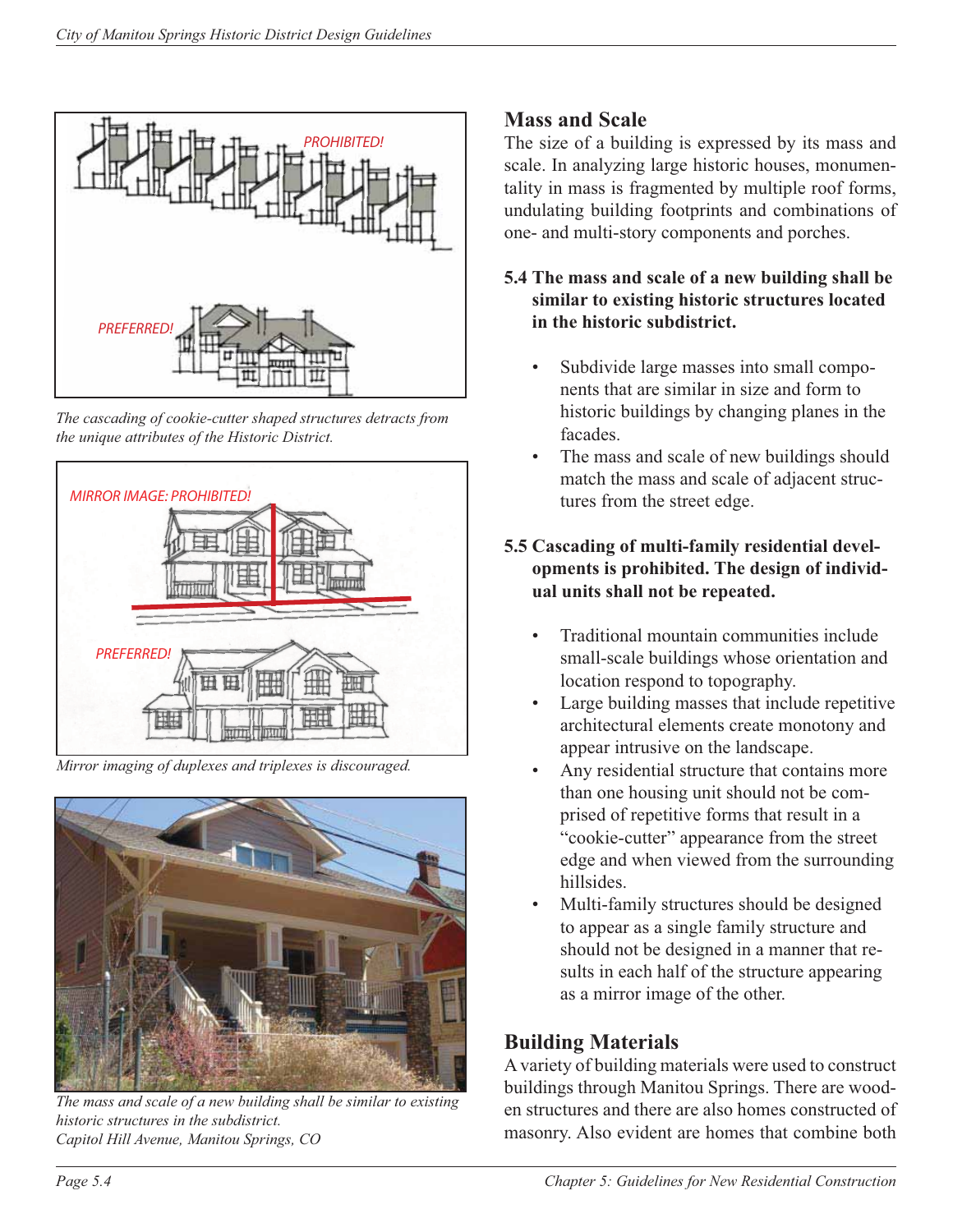wood and masonry in diverse patterns that result in the distinct character of the Historic District.

- **5.6 New buildings should employ materials and**  finishes that complement existing historic **resources contained in the subdistrict.**
	- Use of highly reflective materials is discouraged.
	- Building materials should complement the existing character of the neighborhood.
	- New buildings should use materials that contribute to the traditional sense of human scale as viewed from the street

## **Roof Form**

Historic structures are often composed of simple forms. The juxtapositioning of repeated forms along a street or hillside influences the character of a neighborhood. Roof forms impact the overall character of a building, whether viewed from a distance or at close range. Each roof form contributes to the character of the neighborhood and this is critical in an area with both localized and distanced view corridors. It is important to recognize that new roof forms will be visible from opposite sides of the valley and new structures should not call undue attention to themselves.

- **5.7 Integrate roof forms that are similar to those forms seen on historic structures within the historic subdistrict where the new construction is proposed.**
	- New roof forms should not overwhelm adjacent buildings.
	- Existing roof forms include gable and hip roofs that appear as simple triangles and/or rectangles from the street. Exotic roof forms such as A-frames and geodesic domes are not permitted.
	- Flat roofs are not a traditional form in the residential subdistricts.



*The materials used in the construction of this new garage complement the existing character of the neighborhood and subdistrict. Grand Avenue, Manitou Springs, CO*



*The building materials used on this new single family residence complement the existing character of the neighborhood and other adjacent, historic masonry residences, Denver, CO*



*Integrate roof forms that are similar to those that are seen on historic structures. Denver, CO*